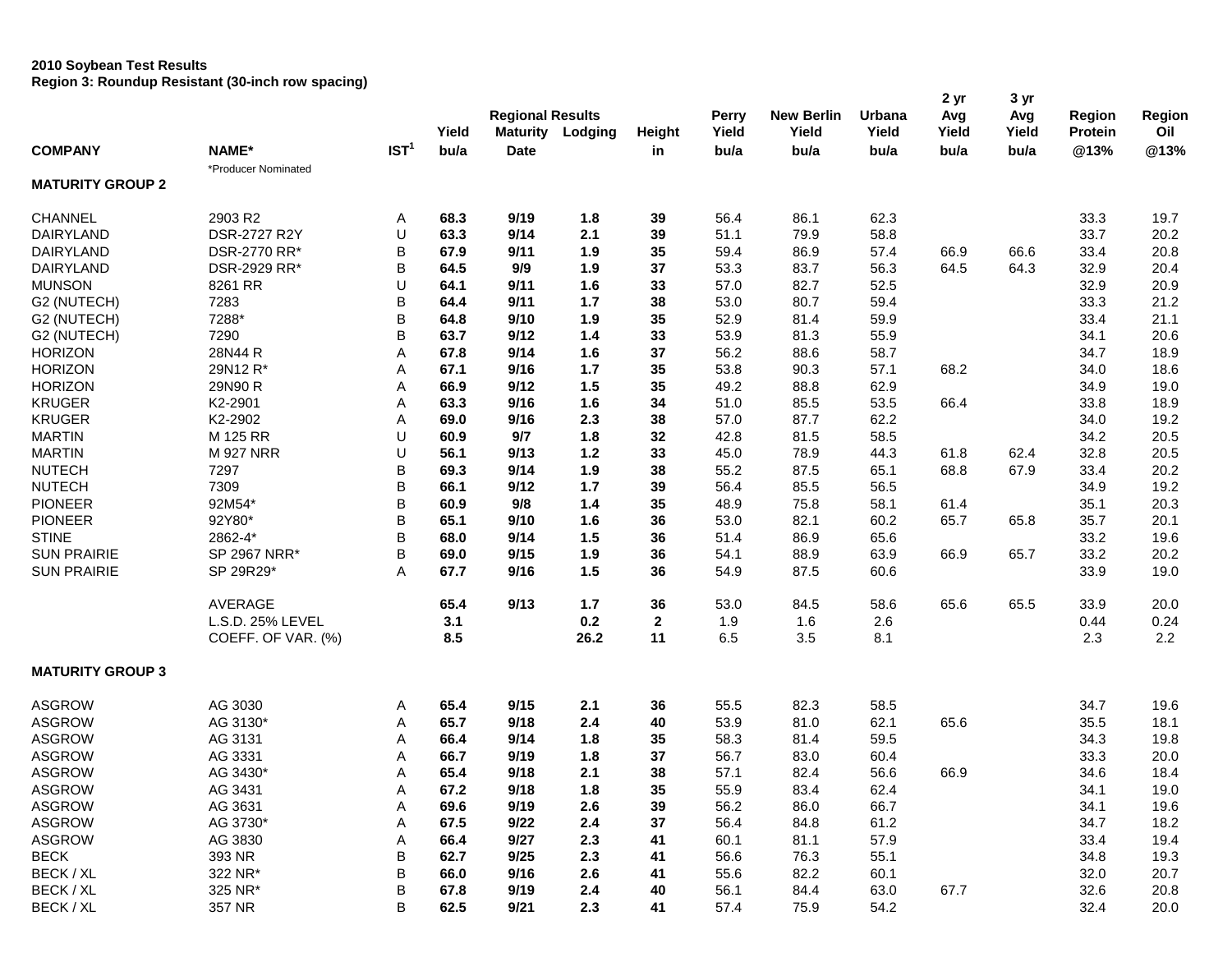## **2010 Soybean Test Results Region 3: Roundup Resistant (30-inch row spacing)**

|                    |                     |                  |       | <b>Regional Results</b> |         |        | Perry | <b>New Berlin</b> | Urbana | 2 yr<br>Avg | 3 yr<br>Avg | <b>Region</b>  | Region |
|--------------------|---------------------|------------------|-------|-------------------------|---------|--------|-------|-------------------|--------|-------------|-------------|----------------|--------|
|                    |                     |                  | Yield | <b>Maturity</b>         | Lodging | Height | Yield | Yield             | Yield  | Yield       | Yield       | <b>Protein</b> | Oil    |
| <b>COMPANY</b>     | NAME*               | IST <sup>1</sup> | bu/a  | <b>Date</b>             |         | in     | bu/a  | bu/a              | bu/a   | bu/a        | bu/a        | @13%           | @13%   |
|                    | *Producer Nominated |                  |       |                         |         |        |       |                   |        |             |             |                |        |
| BECK / XL          | 362 NR*             | В                | 67.9  | 9/20                    | 1.9     | 38     | 60.7  | 81.0              | 62.0   | 68.1        |             | 34.0           | 20.9   |
| BECK / XL          | 388 NR              | B                | 67.6  | 9/22                    | 2.3     | 43     | 59.4  | 81.3              | 62.2   |             |             | 32.6           | 20.1   |
| BECK / XL          | EX 6002             | B                | 66.7  | 9/14                    | 2.0     | 37     | 54.9  | 83.1              | 62.1   |             |             | 33.9           | 20.8   |
| BECK / XL          | EX 6017             | B                | 69.4  | 9/23                    | 2.4     | 40     | 62.6  | 83.8              | 61.8   |             |             | 32.3           | 20.3   |
| <b>CHANNEL</b>     | 3000 R2*            | Α                | 63.5  | 9/17                    | 1.8     | 36     | 55.6  | 77.9              | 57.0   | 67.8        |             | 34.4           | 18.5   |
| <b>CHANNEL</b>     | 3404 R2             | Α                | 66.4  | 9/20                    | 2.6     | 42     | 56.5  | 83.3              | 59.5   |             |             | 33.6           | 19.1   |
| <b>CHANNEL</b>     | 3600 R2*            | Α                | 68.9  | 9/19                    | 2.5     | 43     | 58.3  | 84.6              | 63.7   | 66.8        |             | 34.4           | 19.1   |
| <b>CHANNEL</b>     | 3701 R2             | Α                | 69.0  | 9/22                    | $1.7$   | 36     | 58.9  | 88.1              | 60.0   |             |             | 33.4           | 19.4   |
| <b>DAIRYLAND</b>   | DSR-3466 R2Y        | F                | 64.8  | 9/21                    | 2.6     | 42     | 55.8  | 80.6              | 57.9   |             |             | 33.0           | 18.9   |
| <b>DAIRYLAND</b>   | DSR-3675 RR*        | B                | 67.8  | 9/18                    | 2.1     | 39     | 57.5  | 83.3              | 62.5   | 65.6        | 64.5        | 33.1           | 20.0   |
| DAIRYLAND          | DSR-3736 R2Y        | F                | 66.1  | 9/23                    | 2.0     | 38     | 57.1  | 82.5              | 58.8   |             |             | 31.6           | 20.4   |
| <b>DAIRYLAND</b>   | DST 38-000 R2Y      | B                | 63.8  | 9/26                    | 2.5     | 42     | 56.9  | 75.4              | 59.2   |             |             | 33.4           | 19.3   |
| <b>DIENER</b>      | 3311 CR2*           | Α                | 68.1  | 9/16                    | 1.7     | 37     | 56.7  | 83.0              | 64.6   |             |             | 34.0           | 19.0   |
| <b>DIENER</b>      | 3551 CR2*           | Α                | 65.3  | 9/19                    | 1.9     | 37     | 57.7  | 79.6              | 58.7   |             |             | 34.7           | 19.1   |
| <b>DIENER</b>      | 3822 CR2*           | Α                | 69.0  | 9/24                    | 2.4     | 42     | 62.6  | 81.0              | 63.5   |             |             | 32.3           | 20.3   |
| DYNA-GRO           | 33RY39              | Α                | 67.6  | 9/26                    | 2.6     | 41     | 53.8  | 84.4              | 64.6   |             |             | 32.9           | 20.3   |
| DYNA-GRO           | 37P37               | В                | 66.3  | 9/23                    | 2.0     | 39     | 57.3  | 84.9              | 56.8   | 66.0        | 64.1        | 33.5           | 19.0   |
| DYNA-GRO           | 37RY39              | Α                | 70.7  | 9/22                    | 2.5     | 39     | 64.1  | 84.6              | 63.5   |             |             | 32.8           | 20.3   |
| DYNA-GRO           | 38RY35              | Α                | 65.8  | 9/18                    | 2.7     | 41     | 58.6  | 82.5              | 56.4   |             |             | 33.6           | 19.1   |
| <b>EXCEL</b>       | 3702 NNR2Y          | U                | 64.3  | 9/25                    | 2.3     | 42     | 57.5  | 76.8              | 58.8   |             |             | 33.8           | 19.0   |
| <b>EXCEL</b>       | 8352 NRR            | В                | 65.4  | 9/22                    | 2.3     | 41     | 59.3  | 82.5              | 54.5   |             |             | 32.2           | 19.9   |
| <b>FS HISOY</b>    | <b>HS 32A02</b>     | Α                | 62.2  | 9/19                    | 2.4     | 42     | 53.5  | 74.4              | 58.8   |             |             | 33.8           | 19.6   |
| <b>FS HISOY</b>    | <b>HS 33A02</b>     | Α                | 69.6  | 9/19                    | 1.9     | 39     | 58.7  | 88.7              | 61.4   |             |             | 34.4           | 18.9   |
| <b>FS HISOY</b>    | <b>HS 3466</b>      | Α                | 65.4  | 9/19                    | 2.1     | 38     | 58.0  | 79.6              | 58.7   | 65.3        | 64.3        | 32.7           | 20.0   |
| <b>FS HISOY</b>    | <b>HS 35A02</b>     | Α                | 67.1  | 9/20                    | 2.5     | 40     | 60.1  | 79.7              | 61.6   |             |             | 33.6           | 19.1   |
| <b>FS HISOY</b>    | <b>HS 37A02</b>     | Α                | 67.7  | 9/25                    | 2.5     | 41     | 60.6  | 80.9              | 61.7   |             |             | 33.7           | 19.6   |
| <b>FS HISOY</b>    | <b>HS 38A02</b>     | Α                | 69.3  | 9/23                    | 2.1     | 38     | 58.2  | 79.1              | 70.5   |             |             | 33.7           | 19.6   |
| <b>FS HISOY</b>    | HS 38R80*           | B                | 66.6  | 9/23                    | 2.0     | 39     | 61.5  | 80.2              | 58.3   | 66.6        | 65.0        | 32.9           | 19.3   |
| <b>FS HISOY</b>    | <b>HS 39A02</b>     | Α                | 68.7  | 9/23                    | 2.5     | 41     | 61.5  | 82.2              | 62.3   |             |             | 32.3           | 20.5   |
| <b>FS HISOY</b>    | HS 39R70*           | B                | 65.2  | 9/26                    | 1.9     | 36     | 56.4  | 80.7              | 58.6   | 66.9        | 66.2        | 33.9           | 18.9   |
| G2 (NUTECH)        | 6311                | B                | 66.2  | 9/17                    | 2.2     | 37     | 54.7  | 80.1              | 63.7   | 65.0        |             | 33.7           | 20.7   |
| G2 (NUTECH)        | 6369                | B                | 65.8  | 9/19                    | 2.1     | 38     | 56.6  | 81.7              | 59.2   |             |             | 34.3           | 20.2   |
| G2 (NUTECH)        | 7328                | B                | 66.1  | 9/20                    | 2.4     | 41     | 54.8  | 82.9              | 60.6   |             |             | 32.5           | 20.8   |
| G2 (NUTECH)        | 7330                | B                | 63.5  | 9/17                    | 1.8     | 36     | 55.3  | 82.1              | 53.2   |             |             | 33.7           | 20.9   |
| G2 (NUTECH)        | 7350                | B                | 65.6  | 9/20                    | 2.2     | 41     | 60.3  | 80.0              | 56.5   |             |             | 32.4           | 19.9   |
| G2 (NUTECH)        | 7373*               | B                | 66.6  | 9/22                    | 1.9     | 39     | 60.5  | 79.1              | 60.1   | 68.0        |             | 33.8           | 20.9   |
| G2 (NUTECH)        | 7376                | В                | 67.7  | 9/22                    | 1.9     | 42     | 61.5  | 78.9              | 62.8   |             |             | 34.1           | 20.0   |
| G2 (NUTECH)        | 7383                | B                | 62.9  | 9/21                    | 2.5     | 43     | 54.0  | 80.0              | 54.7   |             |             | 33.4           | 20.6   |
| G2 (NUTECH)        | 7385                | B                | 66.2  | 9/21                    | 2.3     | 41     | 54.8  | 80.4              | 63.4   |             |             | 32.2           | 20.4   |
| G2 (NUTECH)        | 7390                | В                | 66.2  | 9/25                    | 2.2     | 37     | 61.0  | 82.7              | 54.8   |             |             | 33.6           | 19.9   |
| G2 (NUTECH)        | 7398                | B                | 62.0  | 9/23                    | 2.0     | 39     | 55.5  | 76.6              | 54.0   |             |             | 34.6           | 18.8   |
| <b>GREAT LAKES</b> | GL 3049 R2*         | Α                | 65.7  | 9/19                    | 2.3     | 37     | 52.9  | 84.2              | 60.2   |             |             | 34.0           | 18.7   |
| <b>GREAT LAKES</b> | GL 3259 R2*         | Α                | 65.3  | 9/17                    | $1.7$   | 37     | 57.4  | 82.6              | 55.9   |             |             | 33.9           | 18.9   |
| <b>GREAT LAKES</b> | GL 3449 RR          | F                | 62.9  | 9/19                    | 2.3     | 37     | 51.5  | 75.3              | 61.8   |             |             | 32.4           | 20.1   |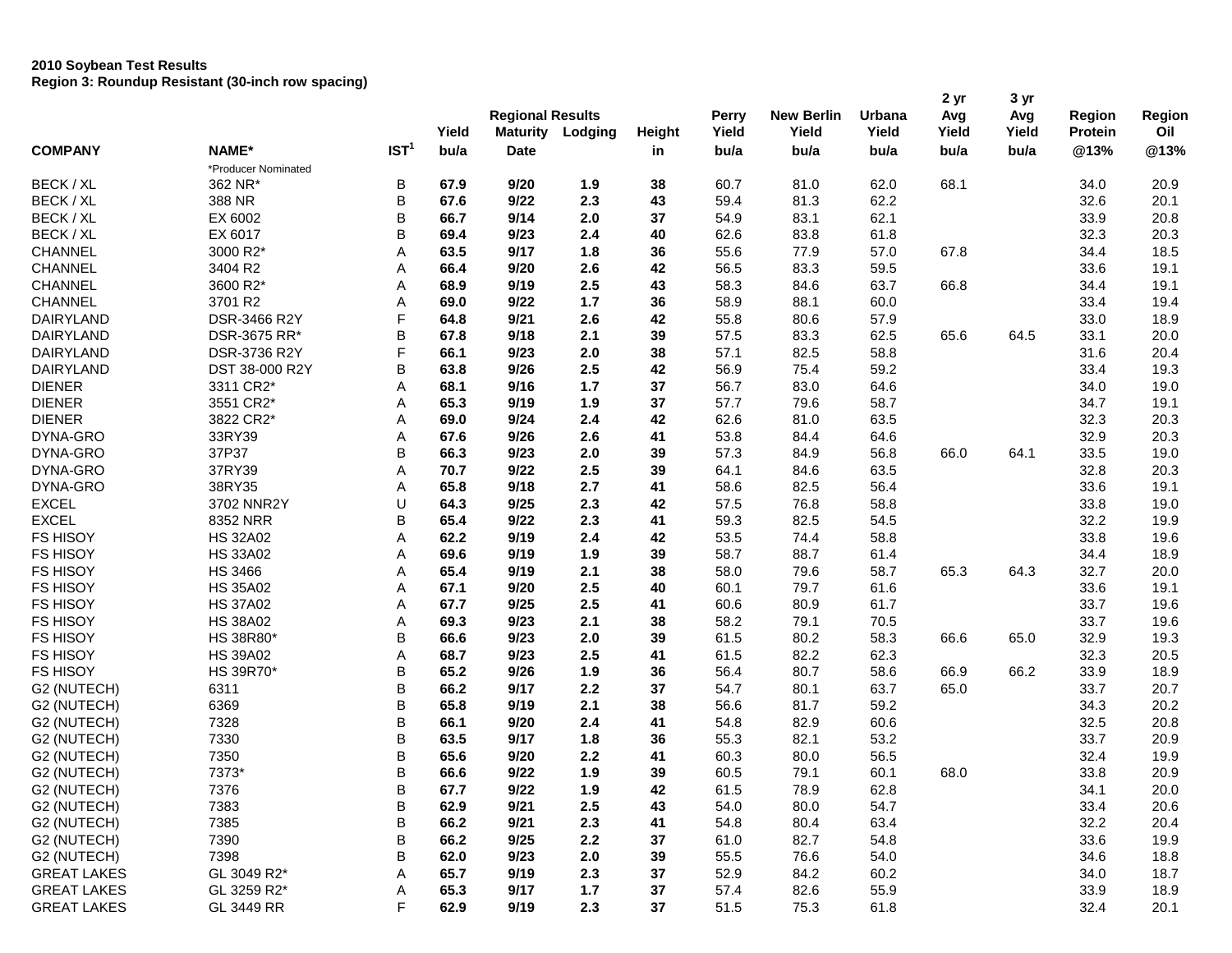# **2010 Soybean Test Results Region 3: Roundup Resistant (30-inch row spacing)**

| <b>COMPANY</b> |                     |                  | Yield | <b>Regional Results</b><br><b>Maturity</b><br>Lodging |     | Height | <b>Perry</b><br>Yield | <b>New Berlin</b><br>Yield | Urbana<br>Yield | 2 yr<br>Avg<br>Yield | 3 yr<br>Avg<br>Yield | Region<br><b>Protein</b> | Region<br>Oil |
|----------------|---------------------|------------------|-------|-------------------------------------------------------|-----|--------|-----------------------|----------------------------|-----------------|----------------------|----------------------|--------------------------|---------------|
|                | NAME*               | IST <sup>1</sup> | bu/a  | <b>Date</b>                                           |     | in     | bu/a                  | bu/a                       | bu/a            | bu/a                 | bu/a                 | @13%                     | @13%          |
|                | *Producer Nominated |                  |       |                                                       |     |        |                       |                            |                 |                      |                      |                          |               |
| <b>HOBLIT</b>  | 38H1                | В                | 66.0  | 9/24                                                  | 2.6 | 40     | 58.3                  | 77.3                       | 62.4            |                      |                      | 34.8                     | 19.3          |
| <b>HORIZON</b> | 30N77 R             | Α                | 65.7  | 9/17                                                  | 2.3 | 39     | 55.3                  | 82.1                       | 59.6            |                      |                      | 33.3                     | 19.6          |
| <b>HORIZON</b> | 31N87 R             | Α                | 66.7  | 9/18                                                  | 2.6 | 40     | 56.2                  | 83.6                       | 60.3            |                      |                      | 32.6                     | 20.9          |
| <b>HORIZON</b> | 32N62 R*            | Α                | 65.7  | 9/18                                                  | 2.1 | 39     | 51.2                  | 87.7                       | 58.4            | 68.6                 |                      | 34.4                     | 18.5          |
| <b>HORIZON</b> | 33N58 R             | Α                | 66.2  | 9/17                                                  | 2.6 | 40     | 53.0                  | 82.4                       | 63.2            |                      |                      | 34.0                     | 19.2          |
| <b>HORIZON</b> | 34N39 R             | Α                | 68.0  | 9/21                                                  | 2.0 | 37     | 57.5                  | 84.1                       | 62.3            |                      |                      | 32.6                     | 19.8          |
| <b>HORIZON</b> | 34N43 R*            | Α                | 63.8  | 9/19                                                  | 2.3 | 38     | 59.2                  | 78.4                       | 53.7            | 65.8                 |                      | 34.3                     | 19.3          |
| <b>HORIZON</b> | 35N01 R*            | Α                | 65.7  | 9/17                                                  | 2.1 | 37     | 56.3                  | 86.7                       | 54.1            | 66.4                 |                      | 33.4                     | 18.5          |
| <b>HORIZON</b> | 36N62 R             | Α                | 62.6  | 9/22                                                  | 2.5 | 42     | 53.6                  | 73.7                       | 60.5            |                      |                      | 33.7                     | 19.4          |
| <b>HORIZON</b> | 38N04 R             | Α                | 66.8  | 9/25                                                  | 2.2 | 39     | 58.4                  | 80.8                       | 61.1            |                      |                      | 33.9                     | 19.5          |
| <b>HORIZON</b> | H 340 N*            | F                | 64.1  | 9/20                                                  | 2.0 | 39     | 58.6                  | 78.7                       | 55.1            | 65.1                 | 64.2                 | 32.8                     | 20.0          |
| <b>HORIZON</b> | H 384 N*            | F                | 64.2  | 9/21                                                  | 1.9 | 36     | 57.4                  | 76.7                       | 58.4            | 64.6                 | 64.7                 | 32.8                     | 19.5          |
| <b>HUBNER</b>  | H 33-11 R2          | Α                | 67.4  | 9/20                                                  | 2.4 | 41     | 56.5                  | 85.4                       | 60.2            |                      |                      | 34.6                     | 19.1          |
| <b>HUBNER</b>  | H 34-11 R2          | Α                | 68.6  | 9/19                                                  | 2.2 | 38     | 57.8                  | 87.4                       | 60.7            |                      |                      | 33.3                     | 19.1          |
| <b>HUBNER</b>  | H 35-10 R2          | Α                | 64.3  | 9/21                                                  | 2.2 | 37     | 60.4                  | 80.2                       | 52.4            |                      |                      | 33.7                     | 19.0          |
| <b>HUBNER</b>  | H 37-10 R2          | Α                | 66.9  | 9/21                                                  | 2.3 | 40     | 54.1                  | 84.4                       | 62.3            |                      |                      | 34.4                     | 19.4          |
| <b>KRUGER</b>  | K2-3002             | Α                | 64.7  | 9/15                                                  | 1.9 | 35     | 52.9                  | 84.2                       | 57.0            | 67.2                 |                      | 34.0                     | 18.7          |
| <b>KRUGER</b>  | K2-3103             | Α                | 68.1  | 9/18                                                  | 2.1 | 40     | 56.6                  | 84.7                       | 63.0            |                      |                      | 33.4                     | 19.7          |
| <b>KRUGER</b>  | K2-3302             | Α                | 63.2  | 9/17                                                  | 2.2 | 38     | 49.5                  | 81.2                       | 58.8            | 64.3                 |                      | 35.8                     | 18.5          |
| <b>KRUGER</b>  | K2-3402             | Α                | 71.0  | 9/18                                                  | 2.1 | 40     | 61.1                  | 87.6                       | 64.4            |                      |                      | 34.5                     | 18.9          |
| <b>KRUGER</b>  | K2-3601             | Α                | 67.9  | 9/21                                                  | 2.4 | 42     | 58.7                  | 83.1                       | 61.9            | 66.4                 |                      | 34.0                     | 19.2          |
| <b>KRUGER</b>  | K2-3602             | А                | 68.4  | 9/27                                                  | 2.4 | 40     | 58.5                  | 83.2                       | 63.4            |                      |                      | 33.3                     | 19.6          |
| <b>KRUGER</b>  | K2-3801             | Α                | 64.4  | 9/25                                                  | 2.3 | 40     | 57.6                  | 82.3                       | 53.3            | 67.4                 |                      | 32.9                     | 19.1          |
| <b>KRUGER</b>  | K2-3802             | Α                | 67.1  | 9/25                                                  | 2.2 | 38     | 58.3                  | 80.1                       | 63.0            |                      |                      | 33.5                     | 19.8          |
| <b>KRUGER</b>  | K2-3901             | Α                | 65.4  | 9/27                                                  | 2.6 | 39     | 60.7                  | 83.6                       | 51.9            | 67.5                 |                      | 33.4                     | 19.0          |
| <b>KRUGER</b>  | K2-3902             | Α                | 69.2  | 9/23                                                  | 2.4 | 40     | 62.3                  | 83.9                       | 61.4            |                      |                      | 32.5                     | 20.4          |
| LEWIS          | 351 R2              | А                | 68.5  | 9/19                                                  | 1.9 | 38     | 58.9                  | 86.5                       | 60.2            |                      |                      | 34.2                     | 18.9          |
| LEWIS          | 371 R2              | Α                | 69.5  | 9/25                                                  | 2.5 | 40     | 57.5                  | 86.2                       | 64.9            |                      |                      | 33.5                     | 19.6          |
| LEWIS          | 380 R2              | Α                | 66.2  | 9/23                                                  | 2.2 | 39     | 55.4                  | 78.1                       | 65.2            | 68.2                 |                      | 33.1                     | 19.1          |
| LEWIS          | 381 R2              | Α                | 66.2  | 9/24                                                  | 2.1 | 39     | 59.4                  | 79.2                       | 59.9            |                      |                      | 33.9                     | 19.6          |
| LEWIS          | 3909*               | В                | 67.5  | 9/23                                                  | 2.3 | 39     | 60.7                  | 78.4                       | 63.5            | 69.0                 | 68.0                 | 34.3                     | 19.3          |
| <b>MARTIN</b>  | M 132 NR2Y          | U                | 66.0  | 9/18                                                  | 1.9 | 38     | 54.8                  | 85.8                       | 57.3            |                      |                      | 34.1                     | 18.6          |
| <b>MARTIN</b>  | M 435 NRR           | В                | 66.1  | 9/21                                                  | 2.7 | 41     | 55.0                  | 85.3                       | 57.8            |                      |                      | 35.8                     | 18.1          |
| <b>MARTIN</b>  | M 930 NRR           | U                | 62.4  | 9/16                                                  | 2.3 | 39     | 53.3                  | 77.7                       | 56.1            | 64.9                 | 64.8                 | 35.3                     | 18.9          |
| <b>MAVRICK</b> | 5394 RR*            | U                | 63.2  | 9/28                                                  | 2.5 | 42     | 60.0                  | 77.0                       | 52.5            | 63.7                 |                      | 33.9                     | 19.2          |
| <b>MAVRICK</b> | 6343 RR*            | F                | 66.5  | 9/19                                                  | 2.2 | 37     | 56.2                  | 79.6                       | 63.7            | 66.2                 | 64.8                 | 32.6                     | 20.1          |
| <b>MAVRICK</b> | 7303 RR*            | $\mathsf F$      | 63.4  | 9/17                                                  | 2.2 | 36     | 49.0                  | 84.4                       | 56.8            | 64.2                 | 63.7                 | 32.8                     | 20.4          |
| <b>MAVRICK</b> | 7376 RR*            | F                | 61.6  | 9/23                                                  | 1.8 | 36     | 55.3                  | 76.1                       | 53.2            | 62.4                 | 62.2                 | 32.6                     | 20.4          |
| <b>MAVRICK</b> | 9342 RY*            | U                | 68.7  | 9/17                                                  | 2.5 | 39     | 59.0                  | 84.9                       | 62.4            |                      |                      | 33.0                     | 20.6          |
| <b>MUNSON</b>  | 8321 R2Y            | Α                | 67.7  | 9/17                                                  | 2.4 | 40     | 57.7                  | 85.7                       | 59.8            |                      |                      | 32.4                     | 21.0          |
| <b>MUNSON</b>  | 8328 RR*            | Α                | 61.7  | 9/14                                                  | 2.0 | 34     | 52.4                  | 76.9                       | 55.7            | 65.1                 | 64.8                 | 34.8                     | 19.8          |
| <b>MUNSON</b>  | 8361 RR             | U                | 64.6  | 9/21                                                  | 2.2 | 39     | 53.2                  | 82.9                       | 57.7            |                      |                      | 32.2                     | 19.9          |
| <b>MUNSON</b>  | 8371 R2Y            | Α                | 65.5  | 9/26                                                  | 2.2 | 39     | 60.6                  | 76.1                       | 59.8            |                      |                      | 34.1                     | 19.5          |
| <b>MYCOGEN</b> | 5N340 RR*           | B                | 60.8  | 9/18                                                  | 2.0 | 34     | 54.0                  | 75.0                       | 53.4            |                      |                      | 33.2                     | 20.1          |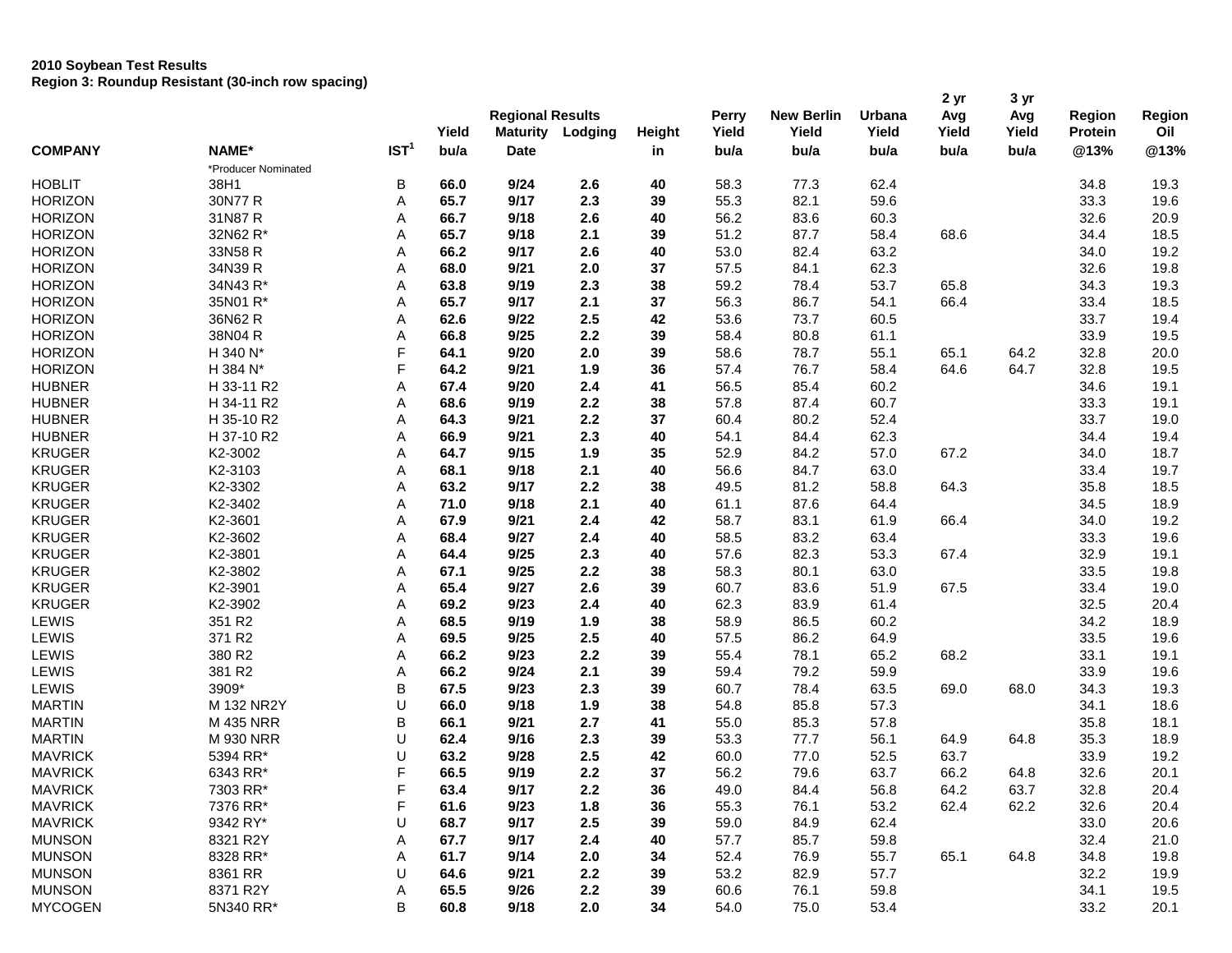# **2010 Soybean Test Results Region 3: Roundup Resistant (30-inch row spacing)**

|                    |                     |                  |       | <b>Regional Results</b> |         |        | Perry | <b>New Berlin</b> | Urbana | 2 yr<br>Avg | 3 yr<br>Avg | Region  | Region |
|--------------------|---------------------|------------------|-------|-------------------------|---------|--------|-------|-------------------|--------|-------------|-------------|---------|--------|
|                    |                     |                  | Yield | <b>Maturity</b>         | Lodging | Height | Yield | Yield             | Yield  | Yield       | Yield       | Protein | Oil    |
| <b>COMPANY</b>     | <b>NAME*</b>        | IST <sup>1</sup> | bu/a  | <b>Date</b>             |         | in     | bu/a  | bu/a              | bu/a   | bu/a        | bu/a        | @13%    | @13%   |
|                    | *Producer Nominated |                  |       |                         |         |        |       |                   |        |             |             |         |        |
| <b>MYCOGEN</b>     | 5N383 RR            | В                | 63.1  | 9/24                    | 2.0     | 38     | 53.2  | 81.5              | 54.7   | 65.2        |             | 33.5    | 20.8   |
| <b>NUTECH</b>      | 7316*               | B                | 61.9  | 9/12                    | 1.8     | 34     | 49.9  | 78.4              | 57.4   |             |             | 34.4    | 20.0   |
| <b>NUTECH</b>      | 7333*               | B                | 65.6  | 9/18                    | 2.1     | 40     | 57.7  | 79.1              | 59.9   |             |             | 31.9    | 20.6   |
| <b>NUTECH</b>      | 7359                | B                | 65.2  | 9/21                    | 2.3     | 38     | 54.2  | 85.7              | 55.9   | 68.3        |             | 33.3    | 20.2   |
| <b>NUTECH</b>      | 7369 S              | B                | 61.6  | 9/23                    | 2.4     | 38     | 54.6  | 78.6              | 51.8   | 64.0        |             | 32.9    | 19.9   |
| <b>NUTECH</b>      | 7379*               | В                | 59.1  | 9/25                    | 2.2     | 37     | 50.1  | 76.7              | 50.4   |             |             | 33.4    | 19.4   |
| <b>NUTECH</b>      | 7388                | B                | 68.0  | 9/22                    | 2.3     | 38     | 61.6  | 82.4              | 59.9   |             |             | 32.3    | 20.5   |
| <b>NUTECH</b>      | 7399*               | B                | 63.7  | 9/25                    | 2.2     | 38     | 57.3  | 78.6              | 55.2   | 66.2        | 65.6        | 34.3    | 18.8   |
| <b>PIONEER</b>     | 93M11*              | U                | 63.7  | 9/15                    | 1.6     | 36     | 56.4  | 78.5              | 56.1   |             |             | 34.3    | 20.8   |
| <b>PIONEER</b>     | 93M42*              | B                | 64.3  | 9/21                    | 2.0     | 41     | 55.1  | 79.9              | 57.9   | 66.4        | 65.1        | 34.3    | 19.5   |
| <b>PIONEER</b>     | 93M61*              | B                | 66.3  | 9/19                    | 2.2     | 40     | 54.6  | 84.5              | 59.7   | 66.6        | 66.8        | 31.9    | 20.4   |
| <b>PIONEER</b>     | 93Y02*              | B                | 60.4  | 9/15                    | 1.6     | 34     | 47.2  |                   | 56.9   |             |             | 32.5    | 20.6   |
| <b>PIONEER</b>     | 93Y11*              | B                | 68.2  | 9/18                    |         |        |       | 76.9              |        | 63.9        | 64.3        |         |        |
|                    |                     |                  |       |                         | 1.9     | 39     | 59.8  | 84.3              | 60.6   | 67.5        | 66.7        | 33.9    | 20.4   |
| <b>PIONEER</b>     | 93Y40*              | B                | 67.5  | 9/17                    | 2.0     | 38     | 59.5  | 83.3              | 59.6   | 68.6        |             | 33.2    | 20.2   |
| <b>PIONEER</b>     | 93Y51*              | B                | 64.5  | 9/20                    | 2.1     | 40     | 55.2  | 80.0              | 58.5   | 65.0        |             | 33.6    | 20.4   |
| <b>PIONEER</b>     | 93Y70*              | B                | 65.1  | 9/22                    | 2.1     | 42     | 58.3  | 79.6              | 57.5   | 66.0        | 66.4        | 32.2    | 19.9   |
| <b>PIONEER</b>     | 93Y91*              | B                | 67.6  | 9/22                    | 2.3     | 41     | 53.7  | 82.7              | 66.4   | 67.8        |             | 33.7    | 20.3   |
| <b>PIONEER</b>     | 93Y92*              | B                | 65.1  | 9/24                    | 2.4     | 42     | 53.9  | 80.9              | 60.6   | 66.9        |             | 33.2    | 19.7   |
| POWER PLUS         | 32K0*               | B                | 66.4  | 9/16                    | 2.3     | 41     | 58.3  | 81.2              | 59.8   | 65.8        |             | 32.1    | 20.7   |
| POWER PLUS         | 34B9                | B                | 67.2  | 9/20                    | 2.4     | 40     | 57.0  | 84.3              | 60.3   | 67.2        |             | 32.4    | 20.8   |
| POWER PLUS         | 36A1                | B                | 67.1  | 9/23                    | 2.0     | 41     | 55.4  | 86.3              | 59.6   |             |             | 32.0    | 20.6   |
| POWER PLUS         | 36C0*               | B                | 67.3  | 9/21                    | 2.0     | 38     | 55.4  | 84.1              | 62.6   | 68.6        |             | 32.9    | 21.3   |
| POWER PLUS         | 37T1                | B                | 65.6  | 9/24                    | 2.2     | 38     | 59.3  | 77.0              | 60.5   |             |             | 33.7    | 20.0   |
| <b>ROESCHLEY</b>   | D 3197 CRR2*        | B                | 65.8  | 9/20                    | 2.3     | 38     | 55.4  | 84.9              | 57.2   |             |             | 34.0    | 19.1   |
| <b>STEYER</b>      | 3001 R2*            | A                | 64.8  | 9/16                    | 2.1     | 36     | 59.6  | 77.8              | 56.9   |             |             | 34.2    | 18.6   |
| <b>STEYER</b>      | 3102 R2             | Α                | 66.4  | 9/17                    | 2.5     | 39     | 52.5  | 83.8              | 62.9   |             |             | 32.6    | 20.9   |
| <b>STEYER</b>      | 3202 R2             | Α                | 59.3  | 9/20                    | 2.4     | 40     | 54.5  | 68.1              | 55.3   |             |             | 32.3    | 20.6   |
| <b>STEYER</b>      | 3402 R2             | Α                | 71.8  | 9/18                    | 2.4     | 40     | 60.5  | 87.5              | 67.3   |             |             | 35.0    | 18.3   |
| <b>STINE</b>       | 3132-4              | B                | 61.7  | 9/14                    | 1.7     | 34     | 51.4  | 80.8              | 53.1   | 65.3        |             | 34.6    | 20.0   |
| <b>STINE</b>       | 31RB82              | B                | 63.5  | 9/19                    | 2.4     | 42     | 52.4  | 77.3              | 60.9   |             |             | 33.2    | 19.7   |
| <b>STINE</b>       | 3423-4*             | B                | 65.5  | 9/20                    | 2.3     | 39     | 53.4  | 82.0              | 60.9   | 66.4        |             | 33.0    | 20.0   |
| <b>STINE</b>       | 3522-4*             | B                | 72.1  | 9/21                    | 2.5     | 38     | 60.8  | 88.9              | 66.6   |             |             | 33.7    | 20.2   |
| <b>STINE</b>       | 35RA02*             | B                | 62.8  | 9/22                    | 2.4     | 41     | 53.1  | 80.8              | 54.5   |             |             | 33.9    | 19.2   |
| <b>STINE</b>       | 3923-4*             | B                | 67.8  | 9/22                    | 2.2     | 38     | 59.7  | 83.2              | 60.6   | 68.3        |             | 31.8    | 20.6   |
| <b>STINE</b>       | 39RA20*             | В                | 68.8  | 9/26                    | 2.3     | 40     | 64.4  | 82.7              | 59.4   |             |             | 33.6    | 18.9   |
| STONE SEED GROUP   | 2R3600*             | А                | 70.3  | 9/22                    | 2.6     | 43     | 60.0  | 84.2              | 66.6   |             |             | 33.9    | 19.4   |
| STONE SEED GROUP   | 2R3900*             | Α                | 66.2  | 9/27                    | 2.4     | 41     | 60.1  | 81.4              | 57.1   |             |             | 33.4    | 19.0   |
| STONE SEED GROUP   | 2R3901              | A                | 69.2  | 9/22                    | 2.4     | 41     | 60.8  | 80.5              | 66.1   |             |             | 32.4    | 20.3   |
| STONE SEED GROUP   | 3A388 NRR           | U                | 65.2  | 9/26                    | 2.3     | 40     | 58.8  | 78.8              | 57.9   | 67.2        | 67.1        | 34.0    | 19.5   |
| <b>SUN PRAIRIE</b> | SP 33R20            | A                | 65.3  | 9/17                    | 2.6     | 39     | 51.2  | 86.5              | 58.3   |             |             | 34.1    | 19.2   |
| <b>SUN PRAIRIE</b> | SP 3430 NRR*        | B                | 67.1  | 9/18                    | 2.1     | 40     | 55.4  | 82.1              | 63.8   | 65.8        | 65.1        | 32.7    | 20.1   |
| <b>SUN PRAIRIE</b> | SP 34R29*           | A                | 64.9  | 9/19                    | 2.3     | 39     | 55.9  | 81.7              | 57.0   |             |             | 33.7    | 18.7   |
| <b>SUN PRAIRIE</b> | SP 38R20            | A                | 67.3  | 9/26                    | 2.1     | 39     | 57.5  | 79.2              | 65.2   |             |             | 33.8    | 19.6   |
|                    |                     |                  |       |                         |         |        |       |                   |        |             |             |         |        |